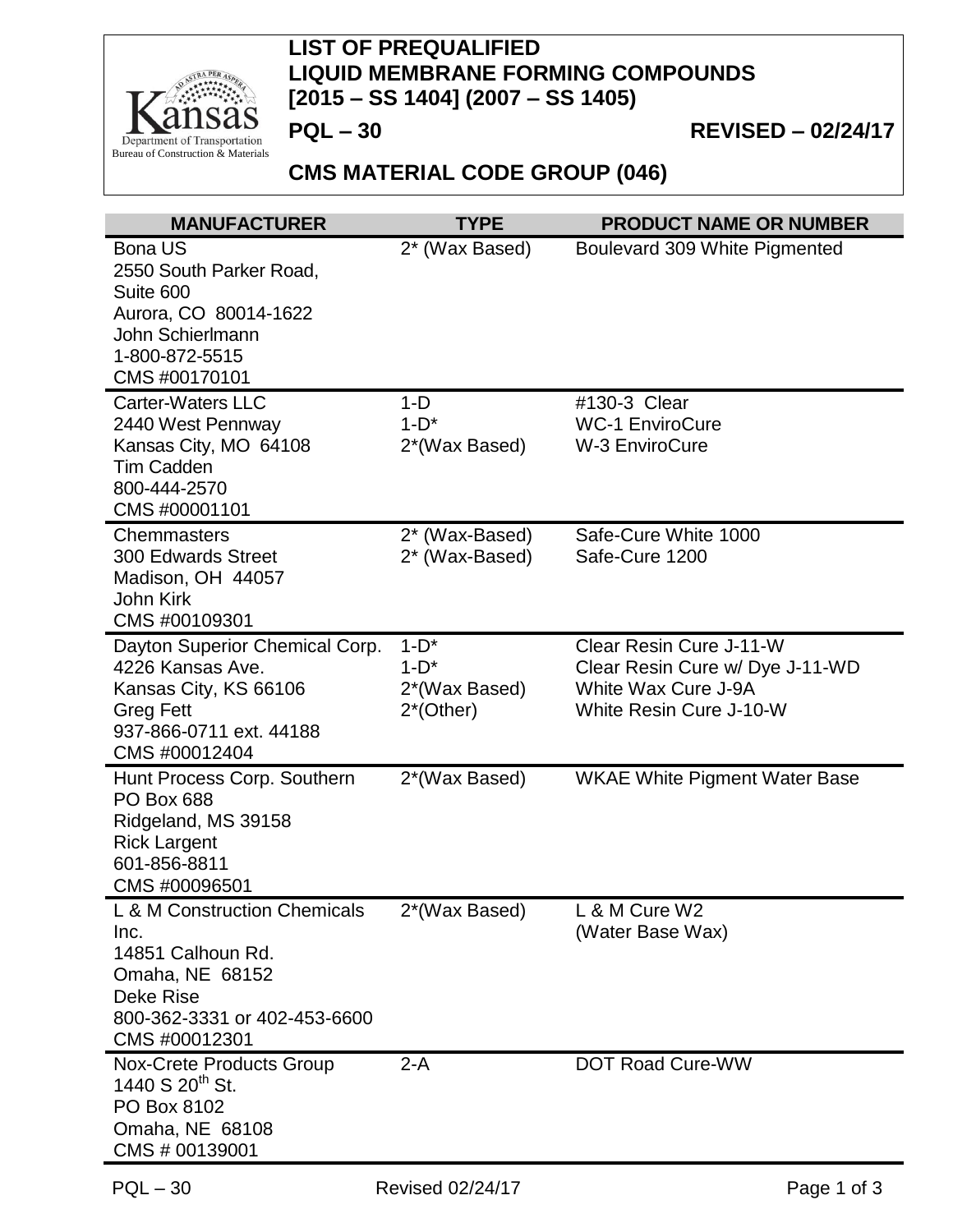| <b>MANUFACTURER</b>                         | <b>TYPE</b>                  | <b>PRODUCT NAME OR NUMBER</b>   |
|---------------------------------------------|------------------------------|---------------------------------|
| <b>Right Pointe</b>                         | 2* (Wax-Based)               | White Water Wax                 |
| 234 Haverstore Drive                        | $1-D$                        | Clear Water Resin w/Dye         |
| <b>PO Box 467</b>                           |                              |                                 |
| DeKalb, IL 60115                            |                              |                                 |
| <b>Phillippe Gauthier</b><br>815-754-5700   |                              |                                 |
| CMS #00113201                               |                              |                                 |
| SpecChem                                    | 2* (Wax-Based)               | Pave Cure WW                    |
| 1511 Baltimore Ave., Ste. 600               | $2^*$ (Other)                | Pave Cure Rez White             |
| Kansas City, MO 64108                       | $1-D^*$                      | Pave Cure Rez Clear             |
| Michael J. LeMark                           | 2* (Wax Based)               | <b>SpecCity</b>                 |
| 816-968-5600                                |                              |                                 |
| CMS #00129601                               |                              |                                 |
| Universal Form Clamp, Inc. /                | $2-A$                        | Uni White Cure Wax              |
| <b>Universal Building Products</b>          |                              |                                 |
| 840 South 25 <sup>th</sup> Avenue           |                              |                                 |
| Bellwood, IL 60104<br><b>Allen Hunter</b>   |                              |                                 |
| 816-200-4578                                |                              |                                 |
| CMS #00090901                               |                              |                                 |
| US Mix Products Co.                         | 2 (Wax Based)                | Maxcure Wax Kansas White Curing |
| 112 S. Santa Fe Drive                       |                              | Compound                        |
| Denver, CO 80223                            |                              |                                 |
| <b>Andrew Beaty</b>                         |                              |                                 |
| 303-778-7227 ext. 500<br>CMS #00112701      |                              |                                 |
| <b>Vexcon Chemicals</b>                     |                              | <b>Envirocure Clear</b>         |
| 7240 State Rd.                              | 1-D* (Water-<br>Based)       | <b>Envirocure White</b>         |
| Philadelphia, PA 19135                      | 2* (Water-Based)             |                                 |
| <b>Clifford Platt</b>                       |                              |                                 |
| 215-332-7709                                |                              |                                 |
| CMS #00015801                               |                              |                                 |
| W. R. Meadows, Inc.                         | $1-D^*$                      | 1150-Clear                      |
| <b>300 Industrial Drive</b>                 | 1-D* (Wax Based)             | 1300-Clear                      |
| <b>PO Box 338</b>                           | 2* (Wax Based)               | 1610-White                      |
| Hampshire, IL 60140-0338<br>Anita Vuchovska | 2* (Wax Based)               | 1625-White                      |
| 847-214-2291                                |                              |                                 |
| CMS #00012102                               |                              |                                 |
| W. R. Meadows of Texas                      | $1-D^*$                      | 1150-Clear                      |
| 2555 N.E. 33rd Street                       | 1-D <sup>*</sup> (Wax Based) | 1300-Clear                      |
| PO Box 7752                                 | 2* (Wax Based)               | 1610-White                      |
| Fort Worth, TX 76111                        | 2* (Wax Based)               | 1625-White                      |
| Anita Vuckovska                             |                              |                                 |
| 847-214-2291                                |                              |                                 |
| CMS #00012101                               |                              |                                 |